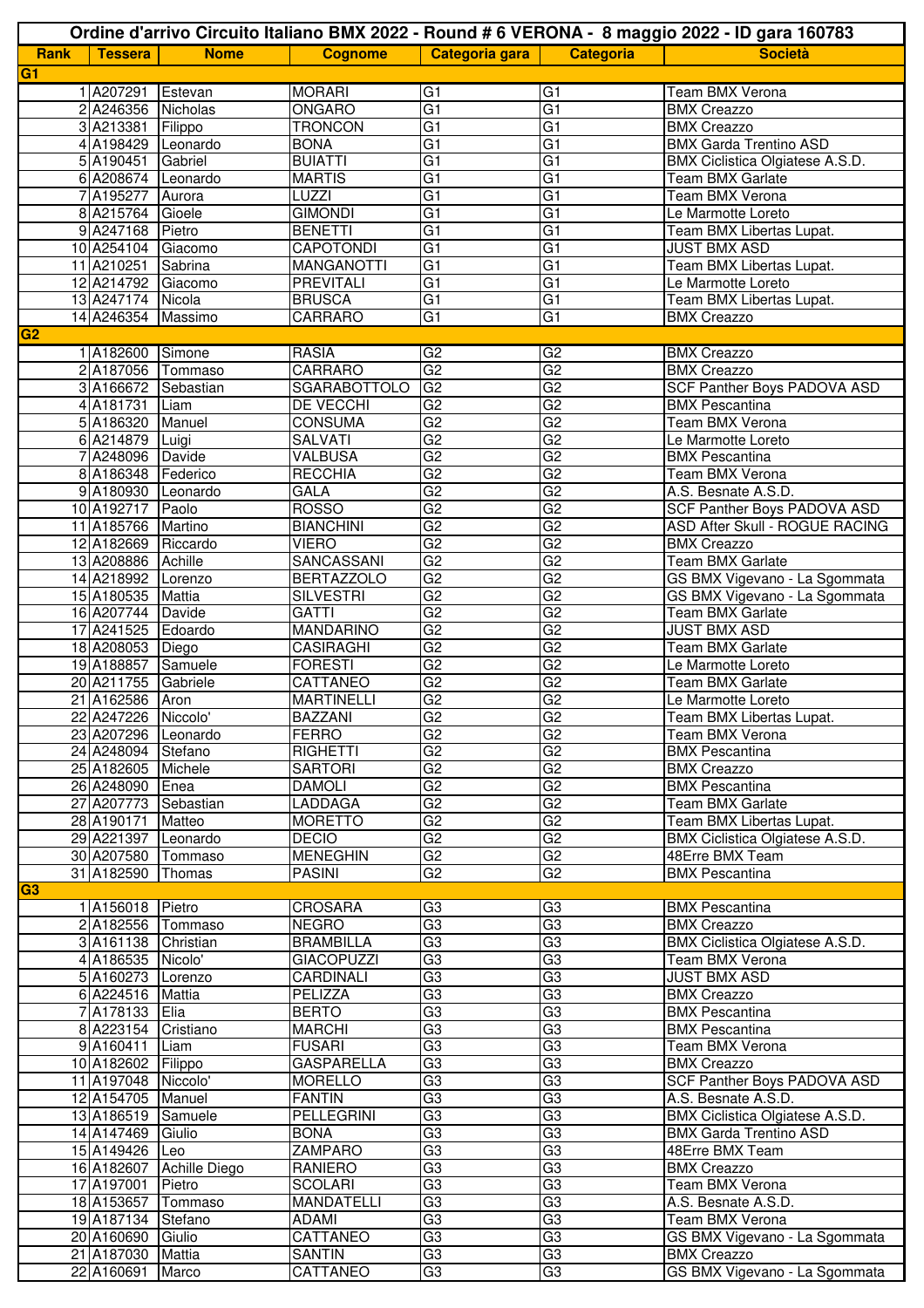|                | 23 A183799 Gregorio     |                             | <b>GIANNETTI</b>          | G <sub>3</sub>                                                   | G <sub>3</sub>                      | <b>JUST BMX ASD</b>                                         |
|----------------|-------------------------|-----------------------------|---------------------------|------------------------------------------------------------------|-------------------------------------|-------------------------------------------------------------|
|                | 24 A211668 Raoul        |                             | D'ANGELO                  | G3                                                               | $\overline{G3}$                     | <b>BMX Creazzo</b>                                          |
|                |                         |                             |                           |                                                                  |                                     |                                                             |
|                | 25 A153668 Pietro       |                             | <b>ZIOSI</b>              | G3                                                               | G3                                  | A.S. Besnate A.S.D.                                         |
|                | 26 A186347 Leonardo     |                             | <b>LUZZI</b>              | G3                                                               | G3                                  | <b>Team BMX Verona</b>                                      |
|                | 27 A226454 Filippo      |                             | <b>TESTA</b>              | $\overline{G3}$                                                  | $\overline{G3}$                     | SCF Panther Boys PADOVA ASD                                 |
|                | 28 A158389 Carlo        |                             | <b>PISELLO</b>            | $\overline{G3}$                                                  | G3                                  | <b>JUST BMX ASD</b>                                         |
|                | 29 A186321              | Manuel                      | <b>PICCOLI</b>            | G3                                                               | $\overline{G3}$                     | Team BMX Verona                                             |
|                |                         |                             | <b>BRIOSCHI PISTOIAG3</b> |                                                                  | G3                                  |                                                             |
|                | 30 A190531              | Logan                       |                           |                                                                  |                                     | Team BMX Garlate                                            |
|                |                         | 31 A211666 Martino Done'    | <b>VIGOLO</b>             | G3                                                               | G3                                  | <b>BMX Creazzo</b>                                          |
|                | 32 A181973 Pietro       |                             | <b>BRIVIO</b>             | G3                                                               | G3                                  | A.S. Besnate A.S.D.                                         |
|                |                         | 33 A210273 Alessandro       | <b>ORTOLANI</b>           | G3                                                               | G3                                  | <b>JUST BMX ASD</b>                                         |
|                | 34 A187143 Giada        |                             | LAVARRA                   | $\overline{G3}$                                                  | G3                                  | <b>BMX Creazzo</b>                                          |
|                | 35 A242792 Elia         |                             | <b>MAZZUCATO</b>          | G3                                                               | G3                                  | <b>SCF Panther Boys PADOVA ASD</b>                          |
|                |                         |                             |                           |                                                                  |                                     |                                                             |
|                | 36 A249043 Filippo      |                             | <b>ARMINO</b>             | $\overline{G3}$                                                  | $\overline{G3}$                     | <b>JUST BMX ASD</b>                                         |
|                |                         | 37 A184282 Liam Francesco   | CALO'                     | $\overline{G3}$                                                  | G3                                  | <b>BMX Garda Trentino ASD</b>                               |
|                | 38 A247245 Filippo      |                             | <b>VENERI</b>             | G3                                                               | $\overline{G3}$                     | Team BMX Libertas Lupat.                                    |
| G <sub>4</sub> |                         |                             |                           |                                                                  |                                     |                                                             |
|                | 1 A161695 Nicolas       |                             | <b>MANGANOTTI</b>         | G4                                                               | G <sub>4</sub>                      | Team BMX Libertas Lupat.                                    |
|                | 2 A160689 Leonardo      |                             | <b>NESI</b>               | G4                                                               | G4                                  | <b>Team BMX Verona</b>                                      |
|                |                         |                             |                           |                                                                  |                                     |                                                             |
|                | 3 A146525 Federico      |                             | <b>MONTESEL</b>           | $\overline{G4}$                                                  | $\overline{G4}$                     | 48Erre BMX Team                                             |
|                | 4 A224694 Giorgio       |                             | <b>BOSCHINI</b>           | G4                                                               | G4                                  | <b>SCF Panther Boys PADOVA ASD</b>                          |
|                | 5 A130005 Andrea        |                             | <b>PUSHI</b>              | G4                                                               | G4                                  | ASD After Skull - ROGUE RACING                              |
|                |                         | 6 A160848 Lorenzo Francesco | <b>PREZIO</b>             | $\overline{G4}$                                                  | $\overline{G4}$                     | <b>BMX Creazzo</b>                                          |
|                | 7 A130234 Nicolo        |                             | <b>GIGLIOTTI</b>          | $\overline{G4}$                                                  | $\overline{G4}$                     | BMX Ciclistica Olgiatese A.S.D.                             |
|                |                         |                             | <b>CLERISSI</b>           | G4                                                               |                                     |                                                             |
|                | 8 A210187               | Marco                       |                           |                                                                  | G4                                  | <b>JUST BMX ASD</b>                                         |
|                | 9A182611                | Giulio                      | <b>TRONCON</b>            | G4                                                               | G4                                  | <b>BMX Creazzo</b>                                          |
|                | 10 A180828 Cesare       |                             | <b>TAVERNINI</b>          | $\overline{G4}$                                                  | $\overline{G4}$                     | <b>BMX Garda Trentino ASD</b>                               |
|                | 11 A187306 Leonardo     |                             | GALASSI                   | G4                                                               | $\overline{G4}$                     | BMX Ciclistica Olgiatese A.S.D.                             |
|                | 12 A136037 Riccardo     |                             | <b>GIARETTA</b>           | $\overline{G4}$                                                  | G4                                  | Team BMX Libertas Lupat.                                    |
|                | 13 A212723 Federico     |                             | <b>ZORZA</b>              | G4                                                               | G4                                  | Caravaggio Offroad                                          |
|                |                         |                             |                           |                                                                  |                                     |                                                             |
|                | 14 A182609 Lorenzo      |                             | <b>MENEGUZZO</b>          | $\overline{G4}$                                                  | G4                                  | <b>BMX Creazzo</b>                                          |
|                |                         | 15 A164452 Sebastiano       | CANZIANI                  | G4                                                               | G4                                  | <b>Team BMX Garlate</b>                                     |
|                | 16 A207292 Pablo        |                             | <b>MORARI</b>             | $\overline{G4}$                                                  | G4                                  | Team BMX Verona                                             |
|                | 17 A151560              | Alessio                     | <b>CIAGHI</b>             | G4                                                               | $\overline{\mathsf{G4}}$            | <b>BMX Garda Trentino ASD</b>                               |
|                | 18 A134089 Ettore       |                             | <b>SPINELLI</b>           | G4                                                               | G4                                  | Le Marmotte Loreto                                          |
|                |                         |                             |                           | $\overline{G4}$                                                  | $\overline{G4}$                     |                                                             |
|                | 19 A241217 Lorenzo      |                             | GUOLO                     |                                                                  |                                     | SCF Panther Boys PADOVA ASD                                 |
|                | 20 A187042 Leonardo     |                             | ZORDAN                    | $\overline{G4}$                                                  | $\overline{G4}$                     | <b>BMX Creazzo</b>                                          |
|                | 21 A151562 Leonardo     |                             | <b>DUSATTI</b>            | $\overline{G4}$                                                  | G4                                  | <b>BMX Garda Trentino ASD</b>                               |
|                | 22 A187051              | Giovanni                    | <b>MONTERISI</b>          | G4                                                               | G4                                  | <b>BMX Creazzo</b>                                          |
|                | 23 A173168 Ettore       |                             | <b>BELLONI</b>            | G4                                                               | $\overline{G4}$                     | Team BMX Verona                                             |
|                | 24 A245881              |                             | <b>BIANCOVISO</b>         | G4                                                               | G4                                  | <b>BMX Creazzo</b>                                          |
|                |                         | <b>Tommaso</b>              |                           |                                                                  |                                     |                                                             |
|                | 25 A181425              | Pietro                      | <b>BONIZZI</b>            | $\overline{G4}$                                                  | $\overline{G4}$                     | Caravaggio Offroad                                          |
|                | 26 A160862              | Nicolo'                     | LAVARRA                   | G4                                                               | G4                                  | <b>BMX Creazzo</b>                                          |
|                | 27 A181901              | Kevin                       | <b>GIULIVI</b>            | G4                                                               | G4                                  | Caravaggio Offroad                                          |
|                | 28 A187137              | Simone                      | <b>MELCHIOTTI</b>         | $\overline{G4}$                                                  | G4                                  | Team BMX Verona                                             |
|                | 29 A148882              | Niccolo'                    | <b>ROSSETTO</b>           | G4                                                               | $\overline{G4}$                     | SCF Panther Boys PADOVA ASD                                 |
|                |                         |                             |                           |                                                                  |                                     |                                                             |
|                | 30 A160856              | Tommaso                     | <b>GALASSI</b>            | G4                                                               | G4                                  | <b>BMX Creazzo</b>                                          |
|                | 31 A185981              | Manuel                      | ZOCCA                     | G4                                                               | G4                                  | Team BMX Verona                                             |
|                | 32 A183477              | Giorgio                     | RAVAZZANI                 | $\overline{G4}$                                                  | $\overline{G4}$                     | BMX Ciclistica Olgiatese A.S.D.                             |
|                | 33 A187340              | Marco                       | <b>MENEGHINI</b>          | $\overline{G4}$                                                  | $\overline{G4}$                     | A.S. Besnate A.S.D.                                         |
|                | 34 A185980              | Filippo                     | <b>TURRI</b>              | G4                                                               | G4                                  | Team BMX Verona                                             |
|                | 35 A160855              | Vittoria                    | <b>CAMPAGNARO</b>         | G4                                                               | G <sub>4</sub>                      | <b>BMX Creazzo</b>                                          |
|                |                         |                             |                           |                                                                  |                                     |                                                             |
|                | 36 A214868 Paolo        |                             | <b>STOLFI</b>             | G4                                                               | $\overline{G4}$                     | Le Marmotte Loreto                                          |
|                | 37 A161216 Andrea       |                             | <b>ALLEGRUCCI</b>         | G4                                                               | $\overline{G4}$                     | <b>JUST BMX ASD</b>                                         |
|                | 38 A237570              | Michael                     | <b>NISOLI</b>             | G4                                                               | G4                                  | Caravaggio Offroad                                          |
|                |                         | 39 A164448 Francesco        | CASLINI                   | G4                                                               | G4                                  | Team BMX Garlate                                            |
|                | 40 A210399              | Christian                   | <b>LIGORIO</b>            | $\overline{G4}$                                                  | $\overline{G4}$                     | Team BMX Verona                                             |
|                | 41 A237963 Tommaso      |                             | LONGARINI                 | $\overline{G4}$                                                  | G4                                  | <b>JUST BMX ASD</b>                                         |
|                |                         |                             |                           |                                                                  |                                     |                                                             |
|                | <b>CRUISER UNDER 39</b> |                             |                           |                                                                  |                                     |                                                             |
|                | 1 701156D Alessio       |                             | <b>RONCHETTI</b>          | Cruiser Under 39                                                 | Cruiser 17-24                       | BMX Ciclistica Olgiatese A.S.D.                             |
|                |                         | 2684794U Francesco          | <b>DERME</b>              | Cruiser Under 39 Cruiser 25-29                                   |                                     | <b>SCF Panther Boys PADOVA ASD</b>                          |
|                | 3 901216S lacopo        |                             | <b>MENIN</b>              | Cruiser Under 39 Cruiser 25-29                                   |                                     | SCF Panther Boys PADOVA ASD                                 |
|                | 4 719676P Andrea        |                             | <b>RONCHETTI</b>          | Cruiser Under 39 Cruiser 17-24                                   |                                     | <b>BMX Ciclistica Olgiatese A.S.D.</b>                      |
|                |                         |                             |                           |                                                                  |                                     |                                                             |
|                |                         |                             |                           |                                                                  |                                     |                                                             |
|                | 5 901218C Niccolo'      |                             | <b>MENIN</b>              | Cruiser Under 39 Cruiser 25-29                                   |                                     | SCF Panther Boys PADOVA ASD                                 |
|                | 6 881333K Davide        |                             | <b>GALLI</b>              | Cruiser Under 39                                                 | Cruiser 17-24                       | <b>BMX Team Alto Adige Südtirol</b>                         |
|                | 7 A098640               | Mattia                      | CASTELNUOVO               | Cruiser Under 39                                                 | <b>Cruiser Allievi</b>              | BMX Ciclistica Olgiatese A.S.D.                             |
|                | 8 980458G Giovanni      |                             | <b>BERTO</b>              | Cruiser Under 39                                                 | Cruiser 30-39                       |                                                             |
|                |                         |                             |                           |                                                                  |                                     | SCF Panther Boys PADOVA ASD                                 |
|                |                         | 9 A239416 Alessandro        | VALSECCHI                 | Cruiser Under 39                                                 | <b>Cruiser Allievi</b>              | Team BMX Garlate                                            |
|                | 10 A098058 Manuel       |                             | <b>BARETTI</b>            | Cruiser Under 39 Cruiser 30-39                                   |                                     | Le Marmotte Loreto                                          |
|                | 11 A174847              | Giorgio                     | VALSECCHI                 |                                                                  | Cruiser Under 39 Cruiser Esordienti | Team BMX Garlate                                            |
|                | 12 A153292 Niki         | 13 A132264 Alessandro       | <b>BROGGIO</b><br>CROCE   | Cruiser Under 39 Cruiser 17-24<br>Cruiser Under 39 Cruiser 30-39 |                                     | Team BMX Libertas Lupat.<br>BMX Ciclistica Olgiatese A.S.D. |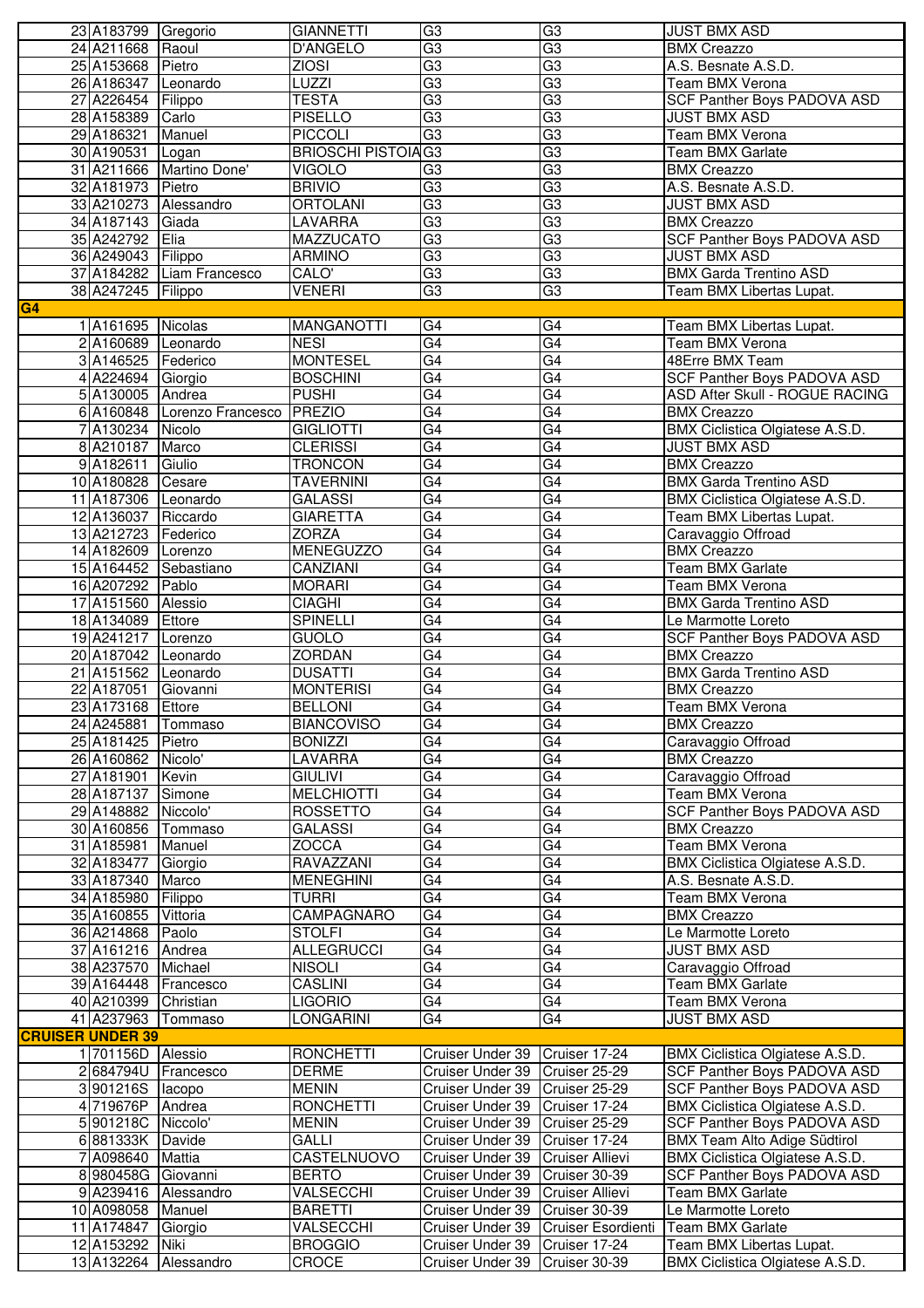| <b>CRUISER 40+</b> |                    |                          |                      |                        |                                                     |                                                                     |
|--------------------|--------------------|--------------------------|----------------------|------------------------|-----------------------------------------------------|---------------------------------------------------------------------|
|                    | 1355373J           | Piero                    | <b>PIOVESAN</b>      |                        |                                                     | Cruiser 40 & Over Cruiser 40 & Over SCF Panther Boys PADOVA ASD     |
|                    | 2A122013           | Marco                    | <b>GAULE</b>         |                        | Cruiser 40 & Over Cruiser 40 & Over BMX Pescantina  |                                                                     |
|                    | 3 A000347          | Vittorio                 | <b>SARTORI</b>       |                        | Cruiser 40 & Over Cruiser 40 & Over BMX Creazzo     |                                                                     |
|                    | 4 A113321          | Flavio                   | CASTELNUOVO          |                        |                                                     | Cruiser 40 & Over Cruiser 40 & Over BMX Ciclistica Olgiatese A.S.D. |
|                    | 5 A115991          | Oscar                    | <b>TAMI</b>          |                        |                                                     | Cruiser 40 & Over Cruiser 40 & Over Team BMX Garlate                |
|                    | 6 A111482          | Cristian                 | <b>CARRARO</b>       |                        | Cruiser 40 & Over Cruiser 40 & Over BMX Creazzo     |                                                                     |
|                    | 7 A201307          | Leonardo                 | <b>PISELLO</b>       |                        | Cruiser 40 & Over Cruiser 40 & Over JUST BMX ASD    |                                                                     |
|                    | 8 A198863          | Giovanni                 | <b>GIANNETTI</b>     |                        | Cruiser 40 & Over Cruiser 40 & Over JJUST BMX ASD   |                                                                     |
|                    | 9A226486           |                          | <b>MORELLO</b>       |                        |                                                     |                                                                     |
|                    |                    | Matteo                   |                      |                        |                                                     | Cruiser 40 & Over Cruiser 40 & Over SCF Panther Boys PADOVA ASD     |
|                    | 10 A160112         | Giuseppe                 | <b>SALETTI</b>       |                        |                                                     | Cruiser 40 & Over Cruiser 40 & Over   BMX Action Cremona A.S.D.     |
|                    | 11 A148413         | Massimo                  | <b>SPINELLI</b>      |                        |                                                     | Cruiser 40 & Over Cruiser 40 & Over Le Marmotte Loreto              |
|                    | 12 A167300         | Alessandro               | <b>LENA</b>          |                        | Cruiser 40 & Over Cruiser 40 & Over 48Erre BMX Team |                                                                     |
|                    | 13 A062284         | Michele                  | <b>GUARIGLIA</b>     |                        |                                                     | Cruiser 40 & Over Cruiser 40 & Over BMX Ciclistica Olgiatese A.S.D. |
|                    | 14 A148888         | Giuseppe                 | DALLA VECCHIA        |                        |                                                     | Cruiser 40 & Over Cruiser 40 & Over SCF Panther Boys PADOVA ASD     |
|                    | 15 A163572         | Marco                    | <b>GENNARI</b>       |                        | Cruiser 40 & Over Cruiser 40 & Over BMX Creazzo     |                                                                     |
|                    | 16 A245903         | Andrea                   | <b>SANTIN</b>        |                        | Cruiser 40 & Over Cruiser 40 & Over BMX Creazzo     |                                                                     |
|                    | 17 A249710         | Davide                   | <b>ARZUFFI</b>       |                        |                                                     | Cruiser 40 & Over Cruiser 40 & Over Le Marmotte Loreto              |
|                    | 18 A201310         | Enrico                   | CARDINALI            |                        | Cruiser 40 & Over Cruiser 40 & Over JUST BMX ASD    |                                                                     |
|                    | 19 A240951         | Claudia                  | CASI                 |                        |                                                     | Cruiser 40 & Over Cruiser 40 & Over ASD After Skull - ROGUE RACING  |
| G5                 |                    |                          |                      |                        |                                                     |                                                                     |
|                    | 1 A086877          | Tommaso                  | <b>BRAVI</b>         | G <sub>5</sub>         | G <sub>5</sub>                                      | Team BMX Garlate                                                    |
|                    | 2 A108525          | Enea                     | <b>BROGGIO</b>       | $\overline{G5}$        | G5                                                  | Team BMX Libertas Lupat.                                            |
|                    | 3 A076239          | Liam                     | <b>TOMIZIOLI</b>     | G <sub>5</sub>         | G5                                                  | <b>BMX</b> Pescantina                                               |
|                    | 4 A132506          | Niccolo'                 | <b>SCOLARI</b>       | G <sub>5</sub>         | G5                                                  | <b>Team BMX Verona</b>                                              |
|                    | 5 ET14029          | Kirsten                  | <b>POLLINI</b>       | G <sub>5</sub>         | G5                                                  | <b>BMX-Club Zetzwil</b>                                             |
|                    | 6 A092131          | Edoardo                  | <b>DISARO'</b>       | G <sub>5</sub>         | $\overline{G5}$                                     | SCF Panther Boys PADOVA ASD                                         |
|                    |                    | Matteo                   | <b>RACCAGNI</b>      | $\overline{G5}$        | G <sub>5</sub>                                      |                                                                     |
|                    | 7 A139904          |                          |                      |                        |                                                     | Team BMX Garlate                                                    |
|                    | 8 A108538          | Christian                | LUCENTE              | G <sub>5</sub>         | G <sub>5</sub>                                      | <b>BMX Pescantina</b>                                               |
|                    | 9 A093127          | Tommaso                  | <b>ARTICO</b>        | G5                     | G5                                                  | <b>SCF Panther Boys PADOVA ASD</b>                                  |
|                    | 10 A136426         | Riccardo                 | <b>MARAGNA</b>       | G <sub>5</sub>         | G5                                                  | <b>BMX Pescantina</b>                                               |
|                    | 11 A082185         | Tommaso                  | RITARDATI            | G <sub>5</sub>         | G <sub>5</sub>                                      | <b>BMX Creazzo</b>                                                  |
|                    | 12 A242664         | Riccardo                 | <b>ANTONA</b>        | G <sub>5</sub>         | G5                                                  | GS BMX Vigevano - La Sgommata                                       |
|                    | 13 A082841         | Lorenzo                  | <b>MUCELLI</b>       | G5                     | G5                                                  | BMX Ciclistica Olgiatese A.S.D.                                     |
|                    | 14 A156142         | Stefano                  | <b>CONTERNO</b>      | G5                     | $\overline{G5}$                                     | A.S. Besnate A.S.D.                                                 |
|                    | 15 A185982         | Pietro                   | <b>MARCHI</b>        | G <sub>5</sub>         | G <sub>5</sub>                                      | Team BMX Verona                                                     |
|                    | 16 A076249         | Leonardo                 | <b>MORETTO</b>       | G5                     | $\overline{G5}$                                     | Team BMX Libertas Lupat.                                            |
|                    | 17 A163417         | Nicolo'                  | DE VECCHI            | G <sub>5</sub>         | G5                                                  | Team BMX Libertas Lupat.                                            |
|                    | 18 A198855         | Francesco                | <b>GIANNETTI</b>     | G <sub>5</sub>         | G5                                                  | <b>JUST BMX ASD</b>                                                 |
|                    | 19 A209060         | Chiara                   | <b>MATTEI</b>        | G <sub>5</sub>         | G <sub>5</sub>                                      | <b>BMX Garda Trentino ASD</b>                                       |
|                    | 20 A137972 Nicolo' |                          | CATTANEO             | G <sub>5</sub>         | G <sub>5</sub>                                      | BMX Ciclistica Olgiatese A.S.D.                                     |
|                    | 21 A108536 Pietro  |                          | LONGO                | G <sub>5</sub>         | $\overline{G5}$                                     | Team BMX Libertas Lupat.                                            |
|                    | 22 A141906         | Gianmario                | <b>VESCHINI</b>      | G5                     | G5                                                  | <b>JUST BMX ASD</b>                                                 |
|                    | 23 A108529         | Matteo                   | <b>FANTATO</b>       | G5                     | $\overline{G5}$                                     | Team BMX Libertas Lupat.                                            |
|                    | 24 A154721         | Leonardo                 | CANALE               | G <sub>5</sub>         | $\overline{G5}$                                     | ASD After Skull - ROGUE RACING                                      |
|                    | 25 A227802         |                          | <b>MINGARDI</b>      | G <sub>5</sub>         | G <sub>5</sub>                                      |                                                                     |
|                    |                    | Simone<br>Olivia Lucilla | <b>FORMICA</b>       |                        |                                                     | Caravaggio Offroad<br><b>JUST BMX ASD</b>                           |
|                    | 26 A192396         |                          |                      | G5                     | G5                                                  |                                                                     |
|                    | 27 A187248         | <b>IElia</b>             | SANDRI               | $\overline{G5}$        | G5                                                  | <b>BMX Creazzo</b>                                                  |
|                    | 28 A213368         | Tommaso                  | <b>MATTEAZZI</b>     | $\overline{\text{G5}}$ | $\overline{G5}$                                     | BMX Ciclistica Olgiatese A.S.D.                                     |
|                    | 29 A207650         | Matteo                   | <b>SANGIORGIO</b>    | G5                     | G5                                                  | BMX Ciclistica Olgiatese A.S.D.                                     |
|                    | 30 A247178         | Sofia                    | <b>BRUSCA</b>        | G <sub>5</sub>         | G5                                                  | Team BMX Libertas Lupat.                                            |
|                    | 31 A208846         | Mirko                    | <b>BERTONI</b>       | G <sub>5</sub>         | G5                                                  | <b>BMX Garda Trentino ASD</b>                                       |
|                    | 32 A243739         | Lorenzo                  | <b>MALAFRONTE</b>    | G <sub>5</sub>         | G5                                                  | Le Marmotte Loreto                                                  |
|                    | 33 A139905         | Stefano                  | <b>CRIPPA</b>        | G <sub>5</sub>         | $\overline{G5}$                                     | Team BMX Garlate                                                    |
|                    | 34 A227138         | Edoardo                  | <b>CAVIGLIANI</b>    | $\overline{G5}$        | $\overline{G5}$                                     | GS BMX Vigevano - La Sgommata                                       |
|                    | 35 A188882         | Filippo                  | <b>MISURACA</b>      | G5                     | G5                                                  | Le Marmotte Loreto                                                  |
|                    | 36 A186346         | Andrea                   | <b>VINCI</b>         | $\overline{G5}$        | G5                                                  | Team BMX Verona                                                     |
|                    | 37 A160898         | Gabriele                 | <b>PREVEATO</b>      | G <sub>5</sub>         | G5                                                  | A.S. Besnate A.S.D.                                                 |
|                    | 38 A242111         | Davide                   | ZAMPIERI             | G <sub>5</sub>         | G5                                                  | 48Erre BMX Team                                                     |
|                    | 39 A261621         | Diego                    | <b>DELLA SCHIAVA</b> | G <sub>5</sub>         | G5                                                  | <b>SCF Panther Boys PADOVA ASD</b>                                  |
| G <sub>6</sub>     |                    |                          |                      |                        |                                                     |                                                                     |
|                    | 1 A073248          | Matteo                   | <b>MARIANI</b>       | G6                     | G6                                                  | Maikun Factory Team ASD                                             |
|                    | 2A156959           | Martino                  | CASLINI              | $\overline{G6}$        | G6                                                  | Team BMX Garlate                                                    |
|                    | 3 A152482          | Tommaso                  | CORTOSE              | $\overline{G6}$        | $\overline{G6}$                                     | BMX Ciclistica Olgiatese A.S.D.                                     |
|                    |                    | Riccardo                 | <b>GIRELLI</b>       | G6                     | G6                                                  | <b>BMX Pescantina</b>                                               |
|                    | 4 A164838          | Riccardo                 | <b>BRIZZOLARI</b>    | G6                     | G <sub>6</sub>                                      | <b>BMX</b> Pescantina                                               |
|                    | 5 A162320          |                          |                      |                        |                                                     |                                                                     |
|                    | 6 A129756          | Andrea                   | <b>GAFFEO</b>        | $\overline{G6}$        | G6                                                  | A.S. Besnate A.S.D.                                                 |
|                    | 7 A095607          | Aronne                   | <b>TAMI</b>          | G <sub>6</sub>         | G <sub>6</sub>                                      | Team BMX Garlate                                                    |
|                    | 8 A107629          | William                  | <b>GAULE</b>         | G6                     | G6                                                  | <b>BMX Pescantina</b>                                               |
|                    | 9 A153659          | Jonathan                 | MADDALENA            | $\overline{G6}$        | G <sub>6</sub>                                      | A.S. Besnate A.S.D.                                                 |
|                    | 10 A082258         | Vittorio                 | <b>SAMA</b>          | G <sub>6</sub>         | G6                                                  | Team BMX Verona                                                     |
|                    | 11 A237613         | Federico                 | QUARTERONI           | G <sub>6</sub>         | G6                                                  | Caravaggio Offroad                                                  |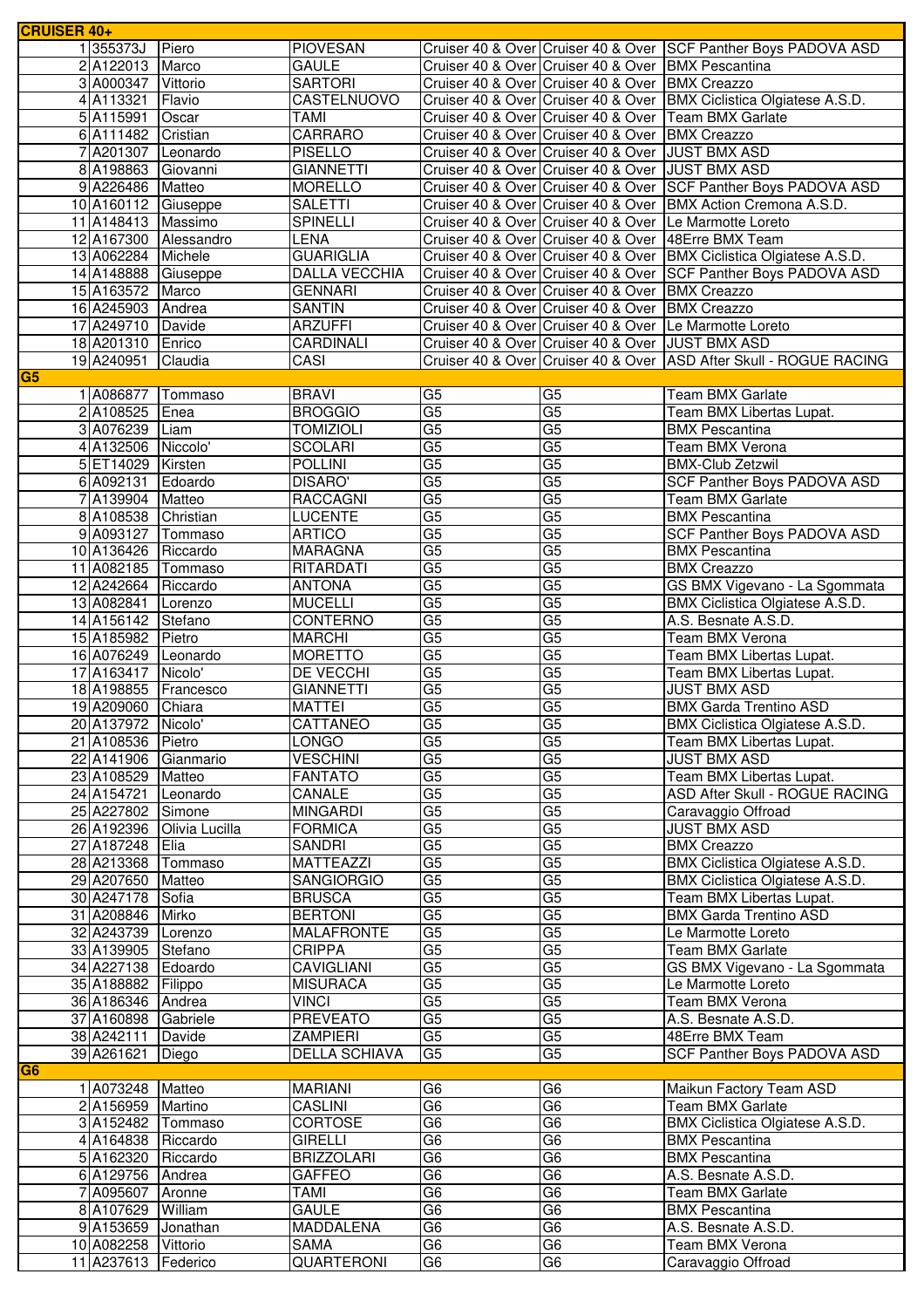|                   | 12 A182601 Tommaso       |                            | <b>GASPARELLA</b>               | G <sub>6</sub>           | G <sub>6</sub>           | <b>BMX Creazzo</b>                        |
|-------------------|--------------------------|----------------------------|---------------------------------|--------------------------|--------------------------|-------------------------------------------|
|                   | 13 A102964 Tommaso       |                            | <b>TURETTA</b>                  | G6                       | G6                       | <b>BMX Creazzo</b>                        |
|                   | 14 A065376 Paolo         |                            | PELI                            | G <sub>6</sub>           | G <sub>6</sub>           | Team BMX Verona                           |
|                   | 15 A211665 Gabriele      |                            | <b>PELLIZZARO</b>               | G <sub>6</sub>           | G6                       | <b>BMX Creazzo</b>                        |
|                   | 16 A161884 Mattia        |                            | <b>MANTOVANI</b>                | G <sub>6</sub>           | G <sub>6</sub>           | Team BMX Libertas Lupat.                  |
|                   | 17 A132505 Mario         |                            | VALENTI                         | G6                       | $\overline{G6}$          | Team BMX Verona                           |
|                   | 18 A226487               | Gianluca                   | <b>MORELLO</b>                  | G <sub>6</sub>           | G <sub>6</sub>           | <b>SCF Panther Boys PADOVA ASD</b>        |
|                   | 19 A103103 Andrea        |                            | PELIZZARI                       | G <sub>6</sub>           | G <sub>6</sub>           | <b>BMX Creazzo</b>                        |
|                   |                          |                            |                                 | G <sub>6</sub>           | G <sub>6</sub>           |                                           |
|                   | 20 A108535 Tommaso       |                            | <b>GIARETTA</b>                 |                          |                          | Team BMX Libertas Lupat.                  |
|                   | 21 A108532 Leonardo      |                            | <b>FRANCHINI</b>                | G6                       | $\overline{G6}$          | Team BMX Libertas Lupat.                  |
|                   | 22 A065462 Leonardo      |                            | <b>PIZZINI</b>                  | G <sub>6</sub>           | G6                       | <b>BMX Pescantina</b>                     |
|                   | 23 A248089 Cristian      |                            | <b>BRUNO</b>                    | G6                       | $\overline{G6}$          | <b>BMX Pescantina</b>                     |
|                   | 24 A211155 Lorenzo       |                            | <b>NICOLIN</b>                  | G6                       | G <sub>6</sub>           | <b>BMX Creazzo</b>                        |
|                   | 25 A073207 Andrea        |                            | <b>ZANETTI</b>                  | G <sub>6</sub>           | G <sub>6</sub>           | <b>BMX Creazzo</b>                        |
|                   | 26 A130325 Marcello      |                            | <b>DANELON</b>                  | G6                       | $\overline{G6}$          | GS BMX Vigevano - La Sgommata             |
|                   | 27 A134137               | Andrea                     | <b>ONETTI</b>                   | G <sub>6</sub>           | G <sub>6</sub>           | BMX Ciclistica Olgiatese A.S.D.           |
|                   | 28 A070077               | Emanuele                   | <b>D'URSO</b>                   | G <sub>6</sub>           | G <sub>6</sub>           | 48Erre BMX Team                           |
|                   | 29 A132914 Giacomo       |                            | <b>VESCHINI</b>                 | G <sub>6</sub>           | G6                       | <b>JUST BMX ASD</b>                       |
|                   |                          | 30 A223058 Alessandro      | <b>FEDRIGO</b>                  | G6                       | $\overline{G6}$          | <b>BMX Pescantina</b>                     |
|                   |                          | 31 A124066 Valentino Denis |                                 | G <sub>6</sub>           | $\overline{G6}$          | 48Erre BMX Team                           |
|                   |                          |                            | <b>CUDINI</b>                   |                          |                          |                                           |
|                   | 32 A249027               | Pietro                     | <b>TORELLI</b>                  | G <sub>6</sub>           | G6                       | <b>JUST BMX ASD</b>                       |
|                   | 33 A211872 Riccardo      |                            | <b>CORNAGGIA</b>                | G <sub>6</sub>           | G6                       | Team BMX Garlate                          |
|                   | 34 A139903 Pietro        |                            | <b>ALBERTON</b>                 | G <sub>6</sub>           | G <sub>6</sub>           | Team BMX Garlate                          |
|                   | 35 A247232 Elia          |                            | CASTELLANI                      | G <sub>6</sub>           | G6                       | Team BMX Libertas Lupat.                  |
|                   | 36 A261689 Leonardo      |                            | <b>TIHOLAZ</b>                  | G <sub>6</sub>           | G6                       | SCF Panther Boys PADOVA ASD               |
|                   | 37 A187048 Riccardo      |                            | <b>FERRARI</b>                  | G <sub>6</sub>           | G <sub>6</sub>           | <b>BMX Creazzo</b>                        |
|                   | 38 A247210 Federico      |                            | <b>BAMPA</b>                    | G6                       | $\overline{G6}$          | Team BMX Libertas Lupat.                  |
|                   | 39 A217188               | Joey                       | <b>MINISSALE</b>                | $\overline{G6}$          | G <sub>6</sub>           | Team BMX Verona                           |
|                   | 40 A243754 Gioele        |                            | <b>TAIOCCHI</b>                 | G6                       | $\overline{G6}$          | Le Marmotte Loreto                        |
|                   | 41 A223060               | Giovanni Silvio            | <b>GREPPI</b>                   | G <sub>6</sub>           | G <sub>6</sub>           | <b>BMX Pescantina</b>                     |
|                   |                          |                            |                                 |                          | G <sub>6</sub>           |                                           |
|                   | 42 A187146 Nicola        |                            | <b>GASTALDO</b>                 | G <sub>6</sub>           |                          | <b>BMX Creazzo</b>                        |
|                   | 43 A188858 Giorgio       |                            | <b>ARZUFFI</b>                  | G <sub>6</sub>           | G6                       | Le Marmotte Loreto                        |
| <b>ESORDIENTI</b> |                          |                            |                                 |                          |                          |                                           |
|                   | 1 A046792 Elia           |                            | <b>ZOCCA</b>                    | Esordienti               | Esordienti               | <b>Team BMX Verona</b>                    |
|                   | 2 A046882                | Filippo                    | <b>CUSUMANO</b>                 | Esordienti               | Esordienti               | Caravaggio Offroad                        |
|                   | 3 A010503                | Alex                       | <b>CHIANDETTI</b>               | Esordienti               | Esordienti               | 48Erre BMX Team                           |
|                   |                          |                            |                                 |                          |                          |                                           |
|                   | 4 A068054                | Matteo                     | <b>ZULLATO</b>                  |                          |                          |                                           |
|                   |                          |                            |                                 | Esordienti               | Esordienti               | SCF Panther Boys PADOVA ASD               |
|                   | 5 A080148 Andrea         |                            | <b>CAVALLIN</b>                 | Esordienti               | Esordienti               | BMX Ciclistica Olgiatese A.S.D.           |
|                   | 6 A102939                | Michele                    | <b>LENA</b>                     | Esordienti               | Esordienti               | 48Erre BMX Team                           |
|                   | 999431L                  | Federico                   | <b>CORBANI</b>                  | Esordienti               | Esordienti               | A.S. Besnate A.S.D.                       |
|                   | 8 A013581 Marco          |                            | <b>DEL TONGO</b>                | Esordienti               | Esordienti               | <b>BMX Creazzo</b>                        |
|                   | 9 A036979                | Mattia                     | <b>COLOMBO</b>                  | Esordienti               | Esordienti               | A.S. Besnate A.S.D.                       |
|                   | 10 A136009               | <b>Elia</b>                | <b>SALONIA</b>                  | Esordienti               | Esordienti               | Team BMX Libertas Lupat.                  |
|                   | 11 A064889               | Mirco                      | CROCE                           | Esordienti               | Esordienti               | BMX Ciclistica Olgiatese A.S.D.           |
|                   | 12 A092138               | Damiano                    | <b>MANNUCCI</b>                 | Esordienti               | Esordienti               | <b>SCF Panther Boys PADOVA ASD</b>        |
|                   | 13 A041776               | Matteo                     | <b>FERRARI</b>                  | Esordienti               | Esordienti               | Team BMX Verona                           |
|                   | 14 A020508               | Manuel                     | <b>TROMBETTA</b>                | Esordienti               | Esordienti               | BMX Ciclistica Olgiatese A.S.D.           |
|                   | 15 A047993               | Davide                     | CATTANEO                        | Esordienti               | Esordienti               | Team BMX Garlate                          |
|                   |                          |                            | <b>SANDRINI</b>                 |                          |                          |                                           |
|                   | 16 A070137               | Natan                      |                                 | Esordienti<br>Esordienti | Esordienti<br>Esordienti | ASD After Skull - ROGUE RACING            |
|                   | 17 A073412               | Sebastian                  | <b>CENSI</b>                    |                          |                          | <b>BMX Creazzo</b>                        |
|                   | 18 A132513               | Nicolo'                    | <b>PUGGIA</b>                   | Esordienti               | Esordienti               | Team BMX Verona                           |
|                   | 19 A019249               | Nicolo'                    | <b>GUARIGLIA</b>                | Esordienti               | Esordienti               | BMX Ciclistica Olgiatese A.S.D.           |
|                   | 20 ET14030               | Nathan                     | <b>POLLINI</b>                  | Esordienti               | Esordienti               | <b>BMX-Club Zetzwil</b>                   |
|                   | 21 A146156               | <b>Valentino</b>           | <b>MONTESEL</b>                 | Esordienti               | Esordienti               | 48Erre BMX Team                           |
|                   | 22 A233496               | Vittorio                   | <b>PERINI</b>                   | Esordienti               | Esordienti               | <b>BMX Pescantina</b>                     |
|                   | 23 A072910               | Daniil                     | <b>GAZZIOLA</b>                 | Esordienti               | Esordienti               | 48Erre BMX Team                           |
|                   | 24 A046853               | Vittorio                   | <b>MORBIN</b>                   | Esordienti               | Esordienti               | <b>BMX Creazzo</b>                        |
|                   | 25 A204268               | Rocco                      | D'AMBROSIO                      | Esordienti               | Esordienti               | ASD After Skull - ROGUE RACING            |
|                   | 26 A073371               | Alberto                    | RITARDATI                       | Esordienti               | Esordienti               | <b>BMX Creazzo</b>                        |
|                   | 27 A124497               | Andrea Simone              | <b>SALETTI</b>                  | Esordienti               | Esordienti               | Caravaggio Offroad                        |
|                   |                          |                            |                                 |                          |                          | Team BMX Verona                           |
|                   | 28 A160486               | Andrea                     | <b>MARCHESINI</b>               | Esordienti               | Esordienti               |                                           |
|                   | 29 A056669               | Lorenzo                    | <b>MATTEI</b>                   | Esordienti               | Esordienti               | <b>BMX Garda Trentino ASD</b>             |
|                   | 30 A046830               | Michele                    | <b>FABRIS</b>                   | Esordienti               | Esordienti               | <b>BMX Creazzo</b>                        |
|                   | 31 A102860               | Gregorio                   | <b>MOIOLA</b>                   | Esordienti               | Esordienti               | <b>BMX Pescantina</b>                     |
|                   | 32 A207652               | Ercole                     | COMPAGNONI                      | Esordienti               | Esordienti               | BMX Ciclistica Olgiatese A.S.D.           |
|                   | 33 A132511               | Marcello                   | <b>FERRARESE</b>                | Esordienti               | Esordienti               | Team BMX Verona                           |
|                   | 34 A114495               | Alex                       | <b>GILARDI</b>                  | Esordienti               | Esordienti               | Team BMX Garlate                          |
|                   | 35 A187251               | Davide                     | <b>BASCIANO</b>                 | Esordienti               | Esordienti               | GS BMX Vigevano - La Sgommata             |
|                   | 36 A181061               | Loris                      | <b>BARBENO</b>                  | Esordienti               | Esordienti               |                                           |
|                   |                          |                            |                                 |                          |                          | Caravaggio Offroad                        |
|                   | 37 A095543               | Malco                      | <b>DALLA VECCHIA</b>            | Esordienti               | Esordienti               | SCF Panther Boys PADOVA ASD               |
|                   | 38 A207741<br>39 A165077 | Jarno<br>William           | <b>ROVEDA</b><br><b>TORTORA</b> | Esordienti<br>Esordienti | Esordienti<br>Esordienti | Team BMX Garlate<br><b>BMX Pescantina</b> |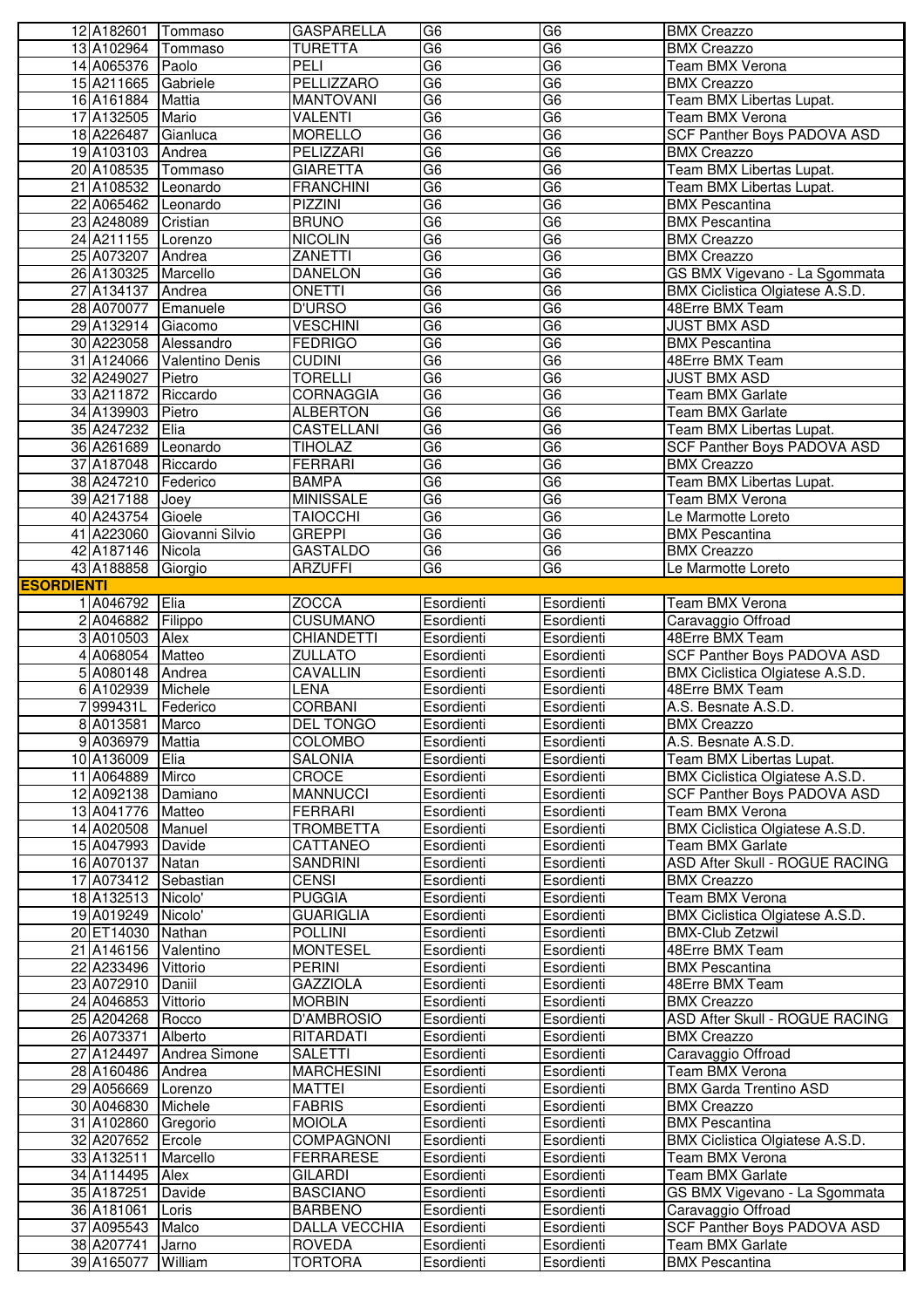|                      | 40 A180539 Dario                |                            | DE PAOLI                               | Esordienti                | Esordienti                       | GS BMX Vigevano - La Sgommata                                       |
|----------------------|---------------------------------|----------------------------|----------------------------------------|---------------------------|----------------------------------|---------------------------------------------------------------------|
|                      | 41 A114447                      | Massimiliano               | VILLA                                  | Esordienti                | Esordienti                       | Team BMX Garlate                                                    |
|                      | 42 A165073 Mattia               |                            | <b>CAMPEDELLI</b>                      | Esordienti                | Esordienti                       | <b>BMX Pescantina</b>                                               |
|                      | 43 A073320 Leonardo             |                            | <b>MAGRIN</b>                          | Esordienti                | Esordienti                       | <b>BMX Creazzo</b>                                                  |
|                      | 44 A226453 Kristian             |                            | <b>PITTARELLO</b>                      | Esordienti                | Esordienti                       | SCF Panther Boys PADOVA ASD                                         |
|                      | 45 A181426 Giovanni             |                            | <b>BONIZZI</b>                         | Esordienti                | Esordienti                       | Caravaggio Offroad                                                  |
|                      | 46 A108508                      | Emanuele                   | <b>FIORINI</b>                         | Esordienti                | Esordienti                       | Team BMX Libertas Lupat.                                            |
|                      | 47 A108542 Cesare               |                            | <b>PATUZZO</b>                         | Esordienti                | Esordienti                       | Team BMX Libertas Lupat.                                            |
|                      | 48 A136080                      | Luca                       | <b>RIDOLFI</b>                         | Esordienti                | Esordienti                       | Team BMX Libertas Lupat.                                            |
|                      | 49 A221343                      | Thomas                     | <b>BILANCETTI</b>                      | Esordienti                | Esordienti                       | <b>BMX Pescantina</b>                                               |
|                      | 50 A206442                      | Ettore                     | <b>PIGLIAUTILE</b>                     | Esordienti                | Esordienti                       | <b>JUST BMX ASD</b>                                                 |
|                      | 51 A247201                      | Leonardo                   | CALOI                                  | Esordienti                | Esordienti                       | Team BMX Libertas Lupat.                                            |
|                      | 52 A041521                      | Davide                     | <b>RECCHIA</b>                         | Esordienti                | Esordienti                       | Team BMX Libertas Lupat.                                            |
|                      | 53 A160854                      | Matteo                     | CAMPAGNARO                             | Esordienti                | Esordienti                       | <b>BMX Creazzo</b>                                                  |
|                      | 54 A262635                      | Andrea                     | <b>SCHIAVON</b>                        | Esordienti                | Esordienti                       | SCF Panther Boys PADOVA ASD                                         |
|                      | 55 A174847                      | Giorgio                    | VALSECCHI                              | Esordienti                | Esordienti                       | Team BMX Garlate                                                    |
|                      | 56 A239631                      | Elisa                      | <b>MAGNI</b>                           | Esordienti                | Donne Esordienti                 | <b>Team BMX Garlate</b>                                             |
|                      | 57 A018806 Thomas               |                            | <b>FRANZOI</b>                         | Esordienti                | Esordienti                       | <b>BMX Team Alto Adige Südtirol</b>                                 |
|                      | 58 A046872 Leonardo             |                            | CARRARO                                | Esordienti                | Esordienti                       | <b>BMX</b> Creazzo                                                  |
| <b>ALLIEVI</b>       |                                 |                            |                                        |                           |                                  |                                                                     |
|                      | 1 A008012 Federico              |                            | <b>PASA</b>                            | <b>Allievi</b>            | <b>Allievi</b>                   | Maikun Factory Team ASD                                             |
|                      | 2 999158A                       | Lorenzo                    | <b>FENDONI</b>                         | <b>Allievi</b>            | Allievi                          | BMX Ciclistica Olgiatese A.S.D.                                     |
|                      | 3 A010260                       | Filippo                    | <b>FABRIS</b>                          | Allievi                   | <b>Allievi</b>                   | <b>BMX Creazzo</b>                                                  |
|                      | 4 A000884                       | Giulio                     | <b>SEMPERBONI</b><br><b>GRIGOLETTO</b> | Allievi<br><b>Allievi</b> | Allievi                          | Team BMX Libertas Lupat.                                            |
|                      | 5 A009887<br>6 A072347          | <b>Mattia</b><br>Sebastian | <b>BRIOSI</b>                          | Allievi                   | <b>Allievi</b><br><b>Allievi</b> | <b>SCF Panther Boys PADOVA ASD</b><br><b>BMX Garda Trentino ASD</b> |
|                      | 7 A062268 Matteo                |                            | <b>BRAVI</b>                           | Allievi                   | Allievi                          | Team BMX Garlate                                                    |
|                      | 8807455U                        | Luca                       | <b>AGAZZI</b>                          | Allievi                   | Allievi                          | Team BMX Libertas Lupat.                                            |
|                      | 9 A007895                       | Alessandro                 | <b>BIELLI</b>                          | Allievi                   | Allievi                          | BMX Ciclistica Olgiatese A.S.D.                                     |
|                      | 10 970740T                      | <b>Elia</b>                | <b>PELIZZA</b>                         | <b>Allievi</b>            | <b>Allievi</b>                   | <b>BMX</b> Creazzo                                                  |
|                      | 11 835234R Marco                |                            | CANOVA                                 | Allievi                   | Allievi                          | <b>BMX Creazzo</b>                                                  |
|                      | 12 A017518 Manuel               |                            | <b>BIANCHI</b>                         | <b>Allievi</b>            | Allievi                          | <b>BMX Pescantina</b>                                               |
|                      | 13810456T                       | Thomas                     | LIGABO'                                | Allievi                   | Allievi                          | Team BMX Libertas Lupat.                                            |
|                      | 14 A006702 Filippo              |                            | <b>SERGIACOMI</b>                      | Allievi                   | Allievi                          | <b>BMX Garda Trentino ASD</b>                                       |
|                      | 15 A099174                      | Christian                  | <b>BRUSADELLI</b>                      | <b>Allievi</b>            | <b>Allievi</b>                   | BMX Ciclistica Olgiatese A.S.D.                                     |
|                      | 16 A092134                      | Tommaso                    | <b>MARINI</b>                          | <b>Allievi</b>            | Allievi                          | SCF Panther Boys PADOVA ASD                                         |
|                      | 17 A073361                      | Luigi                      | <b>VICENTINI</b>                       | Allievi                   | Allievi                          | Team BMX Verona                                                     |
|                      | 18 A158577                      | Ivan                       | <b>CHIAPPO</b>                         | Allievi                   | Allievi                          | 48Erre BMX Team                                                     |
|                      | 19 794205C                      | Jacopo                     | <b>MIDALI</b>                          | <b>Allievi</b>            | <b>Allievi</b>                   | Caravaggio Offroad                                                  |
|                      | 20 A025557                      | Federico                   | <b>BOCIAN</b>                          | Allievi                   | Allievi                          | <b>BMX Garda Trentino ASD</b>                                       |
|                      | 21 A079902 Stefano              |                            | <b>ARRIGONI</b>                        | Allievi                   | Allievi                          | GS BMX Vigevano - La Sgommata                                       |
|                      | 22 A160693 Valerio              |                            | CRAVA                                  | Allievi                   | Allievi                          | GS BMX Vigevano - La Sgommata                                       |
|                      | 23 A177222                      | Alessandro                 | <b>POZZA</b>                           | <b>Allievi</b>            | <b>Allievi</b>                   | <b>SCF Panther Boys PADOVA ASD</b>                                  |
|                      | 24 814613Q Lorenzo              |                            | <b>D'URSO</b>                          | Allievi                   | Allievi                          | 48Erre BMX Team                                                     |
|                      | 25 A080147                      | Thomas                     | CATTANEO                               | Allievi                   | Allievi                          | BMX Ciclistica Olgiatese A.S.D.                                     |
|                      | 26 A031821                      | Ruben                      | <b>GALLINA</b>                         | Allievi                   | <b>Allievi</b>                   | SCF Panther Boys PADOVA ASD                                         |
|                      | 27 A164791                      | Nievo                      | <b>BONAFINI</b>                        | <b>Allievi</b>            | <b>Allievi</b>                   | <b>BMX Pescantina</b>                                               |
|                      | 28 A079061                      | Andrea                     | <b>COLLINI</b>                         | Allievi                   | Allievi                          | Le Marmotte Loreto                                                  |
|                      | 29 A041520                      | Zeno                       | <b>TEDIOLI</b>                         | Allievi                   | Allievi                          | Team BMX Verona                                                     |
|                      | 30 A070598                      | Davide                     | <b>BURNELLI</b>                        | Allievi                   | Allievi                          | <b>JUST BMX ASD</b>                                                 |
|                      | 31 A186182                      | Francesco                  | <b>DEL PAPA</b>                        | Allievi                   | Allievi                          | <b>BMX Creazzo</b>                                                  |
|                      | 32 A073583                      | Riccardo                   | <b>BULGHERONI</b>                      | <b>Allievi</b>            | <b>Allievi</b>                   | BMX Ciclistica Olgiatese A.S.D.                                     |
|                      | 33 A010678                      | Riccardo                   | <b>BARBIERI</b>                        | Allievi                   | Allievi                          | SCF Panther Boys PADOVA ASD                                         |
|                      | 34 A095631                      | Simone                     | <b>ALTIERI</b>                         | Allievi                   | Allievi                          | <b>BMX Team Alto Adige Südtirol</b>                                 |
|                      | 35 A243612 Levi                 |                            | <b>RIGO</b>                            | Allievi                   | Allievi                          | Team BMX Verona                                                     |
|                      | 36 A099749 Mattia<br>37 A046844 | Alessandro                 | SANVIDO<br><b>CESCATO</b>              | Allievi<br>Allievi        | Allievi<br>Allievi               | <b>BMX Creazzo</b><br><b>BMX Creazzo</b>                            |
|                      | 38 A187049                      | <b>I</b> van               | <b>BELSITO</b>                         | Allievi                   | Allievi                          | <b>BMX Creazzo</b>                                                  |
|                      | 39 A186295                      | Marco                      | <b>ORLANDI</b>                         | Allievi                   | <b>Allievi</b>                   | Team BMX Verona                                                     |
|                      |                                 | 40 A102339 Alessandro      | <b>BORGONOVO</b>                       | <b>Allievi</b>            | <b>Allievi</b>                   | <b>SCF Panther Boys PADOVA ASD</b>                                  |
|                      | 41 A216012                      | Aleksandr                  | SANNA                                  | <b>Allievi</b>            | <b>Allievi</b>                   | <b>BMX Pescantina</b>                                               |
|                      | 42 A228330                      | Leonardo                   | <b>ORTOMBINA</b>                       | Allievi                   | Allievi                          | <b>BMX Pescantina</b>                                               |
|                      | 43 810037J                      | Tommaso                    | <b>MURARI</b>                          | Allievi                   | Allievi                          | <b>BMX Pescantina</b>                                               |
| <b>DONNE ALLIEVE</b> |                                 |                            |                                        |                           |                                  |                                                                     |
|                      | 1998157Y                        | Alice                      | <b>BRAGHI</b>                          | Donne Allieve             | Donne Allieve                    | <b>BMX Pescantina</b>                                               |
|                      | 2 A102296                       | TAnna                      | <b>GRIGOLETTO</b>                      | Donne Allieve             | Donne Allieve                    | SCF Panther Boys PADOVA ASD                                         |
|                      | 3 A187329 Carola                |                            | <b>MUCELLI</b>                         | Donne Allieve             | Donne Allieve                    | BMX Ciclistica Olgiatese A.S.D.                                     |
|                      | 4 A079052 Sabrina               |                            | <b>COLLINI</b>                         | Donne Allieve             | Donne Allieve                    | Le Marmotte Loreto                                                  |
|                      | 5 A202939 Chiara                |                            | <b>PARMA</b>                           | Donne Allieve             | Donne Allieve                    | ASD After Skull - ROGUE RACING                                      |
|                      | 6 A132782 Giulia                |                            | <b>DANELON</b>                         | Donne Allieve             | Donne Allieve                    | GS BMX Vigevano - La Sgommata                                       |
| <b>MASTER 17+</b>    |                                 |                            |                                        |                           |                                  |                                                                     |
|                      | 1 A248862 Manuel                |                            | DE VECCHI                              | Master 17+                | Master 30 & Over                 | <b>BMX Pescantina</b>                                               |